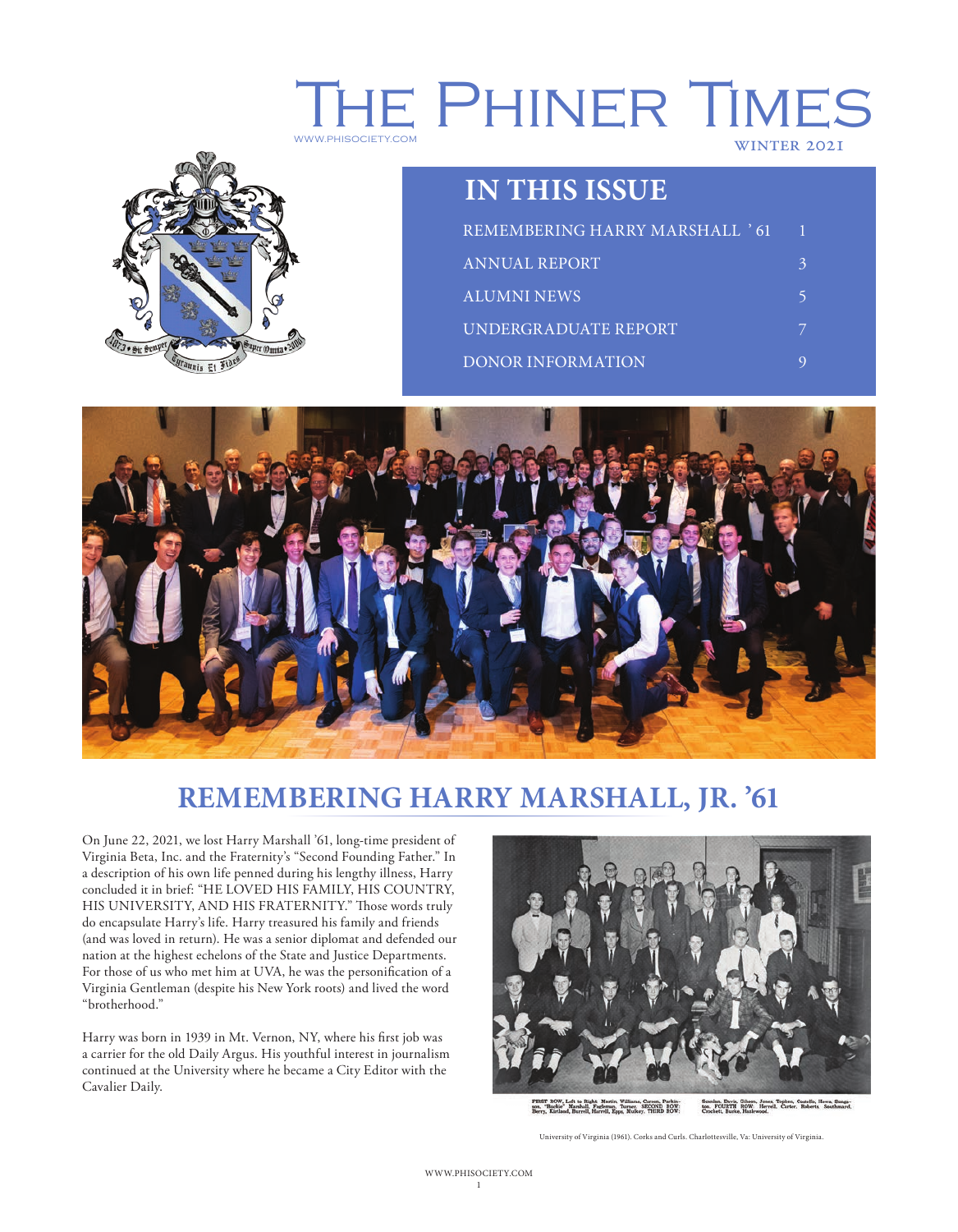He graduated from UVA with a degree in political science and received his law degree from University of Pennsylvania in 1965. His education culminated at the University of Cambridge where he rowed #3 in several of the VIIIs for Churchill College.

Upon returning to the U.S., Harry worked as an estate lawyer in New York City, and in 1970 met the love of his life, Claire Sanford Whitman. The two were married in Bedford, NY, in 1971. He worked with the founders of the Environmental Action Coalition (EAC) to orchestrate the celebration of the first Earth Day in 1970 and then served as President of the EAC until 1976.

During this time, Claire gave birth to Harrison Reinhard Marshall in 1974 and Katharine Sanford Marshall (UVA '97) in 1975. The Marshalls then moved to Washington where he was named Executive Director of the General Advisory Committee on Arms Control. He was a member of the U.S. SALT delegation and contributed to the Nuclear Non-Proliferation Act of 1978. Appointed as a Principal Deputy Assistant Secretary of State under the Reagan administration in 1980, he became a key negotiator of several new nuclear supply agreements.

Between periods of government service, Harry opened the Beijing and Hong Kong offices for Martin Marietta International. Then in 1991, Harry joined the Department of Justice Office of International Affairs where he spearheaded federal extradition and mutual legal assistance between the United States and a significant portion of the world. In that role, he helped obtain the return from Pakistan of Ramzi Yousef, later convicted for the 1993 World Trade Center bombing, and Mir Aimal Kansi, who was convicted of the 1993 shootings at CIA Headquarters in Langley, Virginia. Harry retired in 2011.

Harry maintained a close, longstanding relationship with UVA, including serving on the Jefferson Scholar Committee and as an Adjunct Professor at the School of Law teaching a course in International Criminal Law. The UVA effort closest to his heart was the stewardship of Phi Society (and previously Phi Delta Theta), as President of the House Corporation and Alumni Board for over 30 years. In 2000, in response to new restrictions imposed by the Phi Delt National, Harry led the alumni-supported effort to gain independence and University recognition as Phi Society.

Young Phikeias from the 1990s to the present were often intimidated by the bespectacled gentleman who towered over most of the First Years. Outfitted in a bowtie and a Phi rosette on his lapel, he welcomed each new pledge class with a discussion about the Fraternity's impact on his life and on so many others.

Harry loved to mentor Phis that took officer positions in the House, often inviting them for lunch at one of his haunts in Washington, DC. Several recall showing up to an oak-paneled restaurant near the Treasury Department, to be escorted to "Mr. Marshall's table" by the fireplace. This imposing entrance was always quickly quieted by Harry's disarming and friendly manner where he would treat his young guests like equals, engrossed with their ideas about the Fraternity's finances and upkeep.



Phis at the Chevy Chase Club following Harry's funeral from left to right: Bill Evanow '83, Warren Nowlin '78, Harry Martin '67, Nick Lowenstein '03, Scott Oswald '90, Mike Campbell '91, Brendan Dignan '01, Ian Toubin '22, Kevin Cox '22, Bryant Ricks '22, Terence Moriarty '23, Drew Johnson '23



Alumni, actives, friends, and family of Harry Marshall gather at the Chevy Chase Club following Harry's funeral, including daughter, Kate Huntington '97 *(4th from left)*, his wife, Claire *(center)*, and son, Harrison *(right of Claire)*.

Scott Oswald '90, long-time Virginia Beta Board member and new Board President, noted in his eulogy that "I watched Harry teach them - not in a pedantic way, but through his actions. Harry showed them what a sense of commitment looked like as he returned to the fraternity house year after year. In the end, he taught nearly 500 young men over 30 years." Indeed, Harry found a way around the Justice Department bureaucracy to consistently hire former Phis as law clerks, propelling their career. One of those, Brendan Dignan '01, House President during the departure from Phi Delt Nationals, stated that "I wouldn't be where I am today without Harry. In addition to being my mentor, he was more like a grandfather, and I loved him very much."

While Harry looked like an academic dean out of central casting, he was usually the life of the party. If he happened to be in Charlottesville to teach a law school class, it was not uncommon to see a tall man in his 60s or 70s suddenly walk through the door at One University Circle during a social event (where the Delta Gammas and Pi Phis would quickly surround him). He was usually the most popular brother at any House party. Harry was game for all social engagements, and was an enthusiastic racquets player and golfer at the Chevy Chase Club and Nantucket Yacht Club where he and Claire have been members for many decades. His love of history was evident throughout his life. He was an avid reader of books on Jefferson, he volunteered at the Nantucket Historical Society, and was Chair of the Chevy Chase Club Archive Committee.

In addition to Harry's immediate family, five grandchildren survive him: Jules and George, children of Harrison and his wife Diana Pittman of Austin, TX, and Sam, Harry, and James, children of Kate and husband Pete Huntington of Needham, MA.

The Virginia Beta Board looks forward to holding an event to honor Harry's service to the Fraternity in the near future.

*HE LOVED HIS FRATERNITY AND HIS FRATERNITY LOVED HIM!*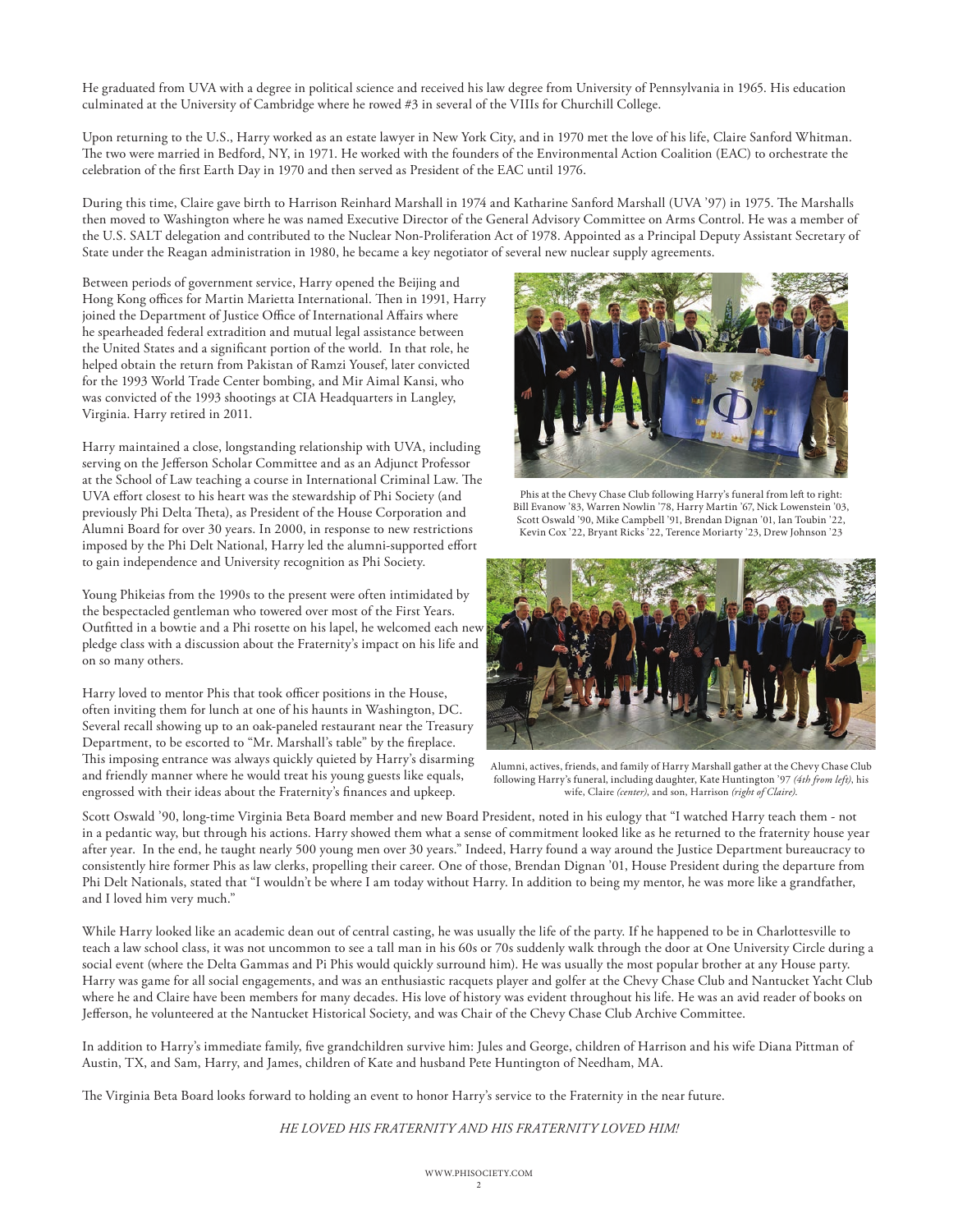## **SUPPORTING THE FRATERNITY**

It may come as no surprise that raising funds for the upkeep of the House and the Fraternity's operations has been particularly difficult due to the COVID-19 pandemic. Even if you have not regularly donated in the past (or have not had a chance to visit the House in recent years), we ask that you consider supporting one of the Fraternity's charitable funds this year to keep your Fraternity strong now and into the future. Gifts are counted by Alumni Hall as part of your overall donations to the University, including class gifts for reunion giving. We recommend consulting with your financial advisor to determine the deductibility of these gifts. The Board appreciates the generosity of the many alumni who continue to support the funds.

*Phi House Fund.* Donations are used for annual maintenance and capital repairs of the House at One University Circle to keep the structure one of the most well-kept on Grounds.

*Phi Educational Endowment Fund.* Donations are allocated to provide educational assistance for undergraduate members of the Fraternity who have difficulty paying tuition on top of other collegiate expenses.

*Phi Circle Fund.* Permits alumni may make gifts under a will or trust agreement for the benefit of the capital needs of the House at One University Circle or other needs of Phi Society as determined by the Virginia Beta Executive Committee.

You may make a gift to the Phi House Fund or the Phi Educational Fund by:

- Website at: at https://aig.alumni.virginia.edu/phisociety/support- phi-society/
- Using the enclosed form and reply envelope
- Calling UVA Fund's Gift Processing at 434-243-9060
- Gifts of securities may be made by mailing them to the above addresses, calling 434-243-906, or visiting phisociety.com
- By check made out to UVA Fund, allocated to the Phi House Fund or the Phi Educational Endowment Fund and mailed to:

UVA Fund Gift Processing Services c/o Phi Society P.O. Box 400314 Charlottesville, VA 22904 Memo: Phi House Fund | FAA568 or Phi Educational Fund | FAA556

Alumni may join the Phi Circle Fund by advising the VAB Board Executive Committee of the creation and identification of a will or trust under which funds are to be transferred to the Phi Circle Fund. Alumni gifts may be designated for specific purposes and will only be disbursed as so designated by the order of the VAB Executive Committee. Please contact Mike Campbell '91, VAB Board Secretary, at mgcampbell@mmcanby.com for more information.

# RETURN TO GROUNDS

Students at the University were excited to return to in-person classes and the lifting of most COVID-19 restrictions for the fall 2021 semester. Greek life organizations were able to host events with no COVID-19 limitations, and masks are no longer required while outside on Grounds. Masks are still required in all University-owned buildings, except residence halls or while actively eating or drinking. The University is continuing to monitor the situation regarding COVID-19 and making adjustments accordingly. To stay up to date on how the University is tracking the virus, please visit: www. returntogrounds.virginia.edu.

## **ANNUAL REPORT TO VIRGINIA BETA ALUMNI**

With the passing of Harry Marshall, the Virginia Beta Board of Trustees required a new President. Fortunately, Scott Oswald '90 agreed to step forward and was elected President for a two-year term. VAB Trustees Warren Nowlin '78 and Mike Campbell '91 will continue to serve as Vice President and Secretary, respectively, and VAB Trustee Matt Grossman '91 was elected as Treasurer. In its oversight of House finances, the Board is assisted by Pam Chanfrau of ACP Resources. She and her team of bookkeepers track income and expenses and provide monthly reports to the Board.

#### House Leadership

This past year, the House executive committee was well managed under the leadership of President Kevin Cox '22, Vice President Finn O'Dell '22, Treasurer Carter Light '22, and Secretary Bryan Ricks '22. For 2022, the actives recently elected Terence Moriarty '23 as President and Tanner Lewis '23 as Treasurer.

In addition to these fine young men, we are proud of the House's leadership throughout the University and Charlottesville community. Indeed, no matter the decade, one thing remains true: we have always recruited a well-rounded group of actives who excel both academically and athletically, in clubs and philanthropy. You can read more about the current actives' accomplishments in the Report from the Undergraduate Actives further below.

We have many Phi alumni who were mentored by other Phi alumni before them. That is part of our tradition of brotherhood and we ask that you help it continue. If your business is open to interviewing or hiring our undergraduate actives for summer internships or jobs, please email Alumni Chair Noah Bennetch at nbb3g@virginia.edu.

#### COVID-19 and Impact on Financials

The pandemic has impacted the finances of the House. Due to restrictions on parties and rush last year, the House reduced parlor dues for the actives and we saw some delinquencies. Since alumni were unable to visit Charlottesville last year to attend sporting events or visit the House, we could not make the usual in-person fundraising connections. The Board is seeking donations from alumni to replenish House reserves for funding repairs and improvement projects. You can make a gift on-line to any of the charitable funds created to support the Fraternity. See left for a description.

#### FACILITY MANAGEMENT

The House remains in good physical condition, although there are regular maintenance items to address. We utilize the services of Piedmont Facilities Management to regularly inspect the building and arrange for repairs. Recently, the dishwasher, facuet, and ice machine were replaced in the kitchen and contractors updated the smoke detectors and lights. We are looking at a few larger maintenance projects, including installing a backflow preventer in the basement sprinkler system to comply with the building code, and constructing an emergency egress in "Top Sides" (3rd floor).

VAB Trustee David Edwards '90, a resident of Charlottesville, serves as Chapter Advisor. He and VAB Trustee Ajay Malik '04 are the point persons for repair projects.

#### HOUSE MEAL PLAN

The brotherhood is taking advantage of the new dining room on the first floor, which was restored following the removal of the two bedrooms and bathroom constructed in 1988. This allows the actives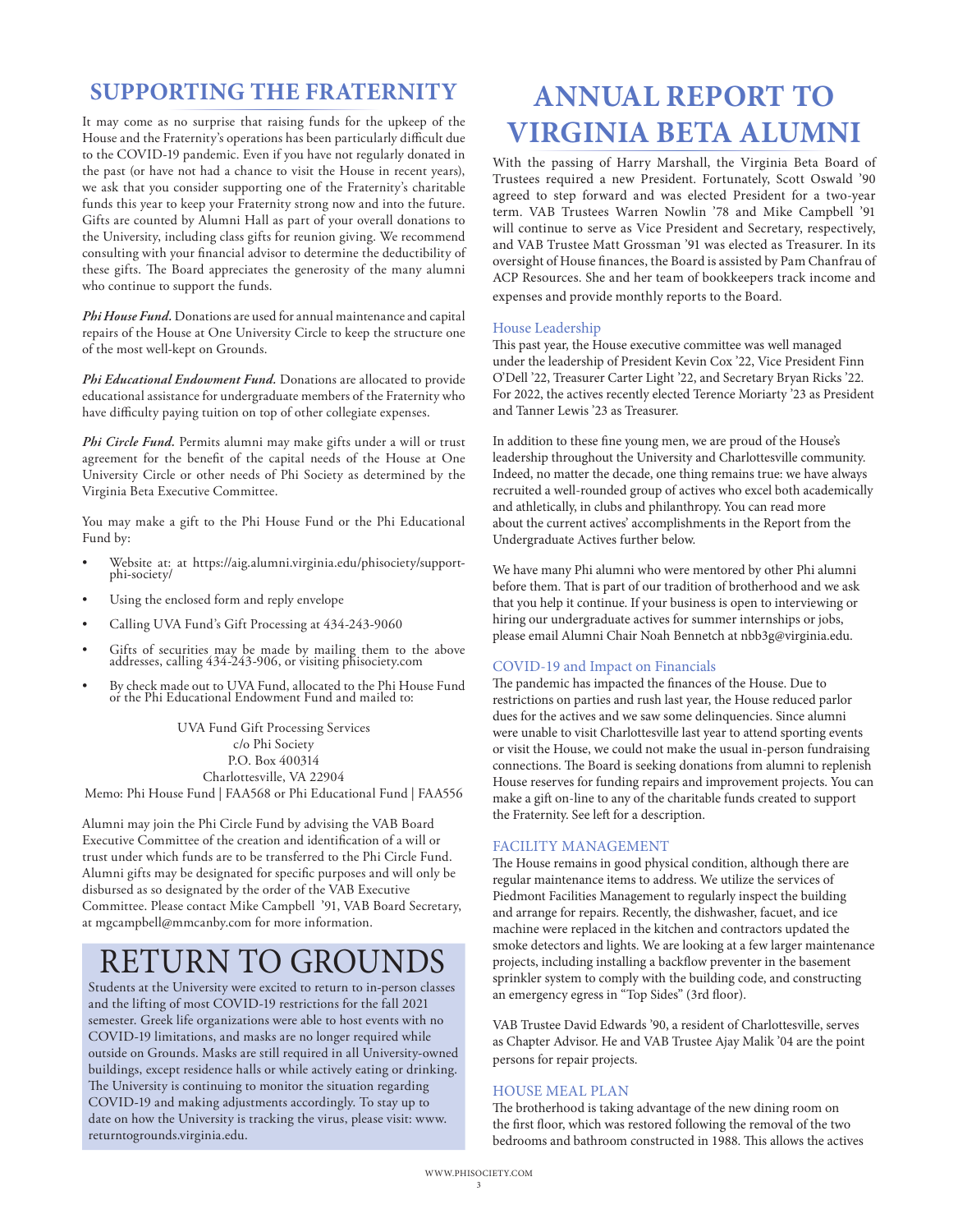## **CONTINUED ANNUAL REPORT**

to enjoy lunch and dinner in one location and eliminated dining in scattered areas of the House. The brothers continue to appreciate the fine cuisine of chef Trish Tye.

#### RUSH

Due to the University's limitations on social large gatherings last year, rush was changed to an online format in January 2021. Under those difficult conditions, the Phis still managed to recruit 18 new pledges hailing from Virginia, Tennessee, Florida, Pennsylvania, New York, New Jersey, Massachusetts, and Connecticut. Since restrictions have loosened this year, we are expecting a return to in-person rush events in January 2022. If you know of any UVA students interested in fraternity life, please contact Rush Chair Finn O'Dell '22 at fmo5zz@ virginia.edu.

#### 2022 SPRING EVENTS

We are hoping to resume the Cudlip weekend in April 2022, including the golf tournament and celebration at the House. We also plan to commemorate the life of Harry Marshall '61 once COVID-19 considerations permit an event large enough to properly honor Harry and his service to the fraternity. Please stay tuned for further announcements in the spring. We would love for alumni to come back to C-ville, see the House, and meet the next generation of Phis. Please feel free to contact me or other members of the Board whenever you have questions about the Fraternity. We thank you for your continued support.

Yours in the Bond,

R. Scott Oswald '90 || soswald@employmentlawgroup.com President, Virginia Beta

# PHI OFFICERS 2022

#### POSITION NAME EMAIL

**PRESIDENT** Vice President Treasurer **SECRETARY** ALUMNI CHAIR House Manager Kitchen Manager Social Chair Social Chair PHILANTHROPY CHAIR Risk Manager New Member Educator Member at Large BROTHERHOOD CHAIR **HISTORIAN** Diversity and Inclusion Chair

tvm2pvr awj9gbt tl6hes cap4ms nbb3g mg8ma jde4zt jcf5bnf kfo7qb nac5ar ccn7wn bot6gm jdb3qn tco5hkx jam8rr mdg8qz

| <b>TERRENCE MORIARTY</b> |
|--------------------------|
| <b>DREW JOHNSON</b>      |
| <b>TANNER LEWIS</b>      |
| <b>CARTER PAULEN</b>     |
| NOAH BENNETCH            |
| MAX GOTLIB               |
| <b>ID</b> ETZ            |
| <b>JAKE FLYNN</b>        |
| <b>KIERAN O'DELL</b>     |
| NICHOLAS CHUCKAS         |
| <b>COLE NAWROCKI</b>     |
| <b>BRYON TONER</b>       |
| <b>DECKER BRISTOW</b>    |
| <b>TED OWEN</b>          |
| <b>JACK MEANEY</b>       |
| <b>MARCOS GONZALEZ</b>   |
|                          |
|                          |

please be sure to add @virginia.edu at the end of EACH EMAIL

## **LETTER TO PHI SOCIETY PARENTS**

On behalf of fellow alumni, I am pleased to welcome you to the Phi Society community. As you may know, the fraternity's heritage dates to its founding in University Lawn rooms in 1873. Since then, generations of fraternity members have been active contributors to the Charlottesville and University communities through their service and philanthropy, academic achievement, and membership in the University's athletic teams, newspapers, affinity groups, clubs, and countless other activities. As such, the undergraduate members of the Phi Society bear a responsibility to continue this tradition of contribution. They are not alone in their endeavor.

The Phi Society's alumni organization, Virginia Beta, through its Board of Trustees, provides advice and support to undergraduate members, oversees the maintenance of the fraternity's home at One University Circle, and fosters its good standing on grounds. Last year, the Board worked hand-in-hand with the undergraduate members to help ensure a healthy and safe environment as the University navigated the pandemic. For decades, Board members have reveled at the opportunity to help ensure that each new undergraduate class enjoys the same opportunity to obtain lifelong friendships and memories that we enjoyed during our own years at the University. Like alumni participation, parent participation is also critical to realizing these goals. Each spring, the Board underwrites a portion of the cost of the Phi Society parents formal. We hope you'll join us at the event this April 2, 2022.

Every year, we ask alumni to support the Phi Society by contributing to the Phi House Fund or the Phi Educational Endowment Fund. The former is used for attending to annual maintenance and capital repairs of the house at One University Circle, and the latter to provide Phi educational assistance. Both funds are maintained through the University of Virginia Fund and, accordingly, gifts are considered contributions to the University. We hope you will consider making a gift to either fund by following the instructions on page 3.

Please feel free to contact me whenever you have any questions. Many thanks for your support of Phi Society.

R. Scott Oswald '90

### **AWARDS AND VIRTUAL CUDLIP**

Due to the COVID-19 outbreak, we were unable to have our 30th Annual Cudlip ceremony in 2020, so the 30th and 31st Annual Jeffrey Rockwell Cudlip Award Ceremony took place virtually this past April on Zoom, where Kevin Cox '22 and Carter Paulen '23 were presented their awards. This event was planned and executed by Harry Marshall, Scott Oswald, and Alumni Chair Carter Paulen. Despite the circumstances, we were able to successfully carry-on Jeffery Cudlip's legacy and provide Harry one last opportunity to hear from and speak his wisdom to the actives and many alumni that attended. The ceremony took place in the chapter room, with most viewers on Zoom. We attempted to continue as many traditions as possible, including the singing of the songs by the newly initiated pledge class. We were able to conduct this ceremony in conjunction with the fourth-year awards, in which Kyle Brumbaugh '21 won the Record for the "Best Phi", Johnny Radossich '21 won the Joseph C. Tunner Award for athletic achievement, and Quinn Hollister '21 won the Maupin Pence Memorial Award for academic excellence.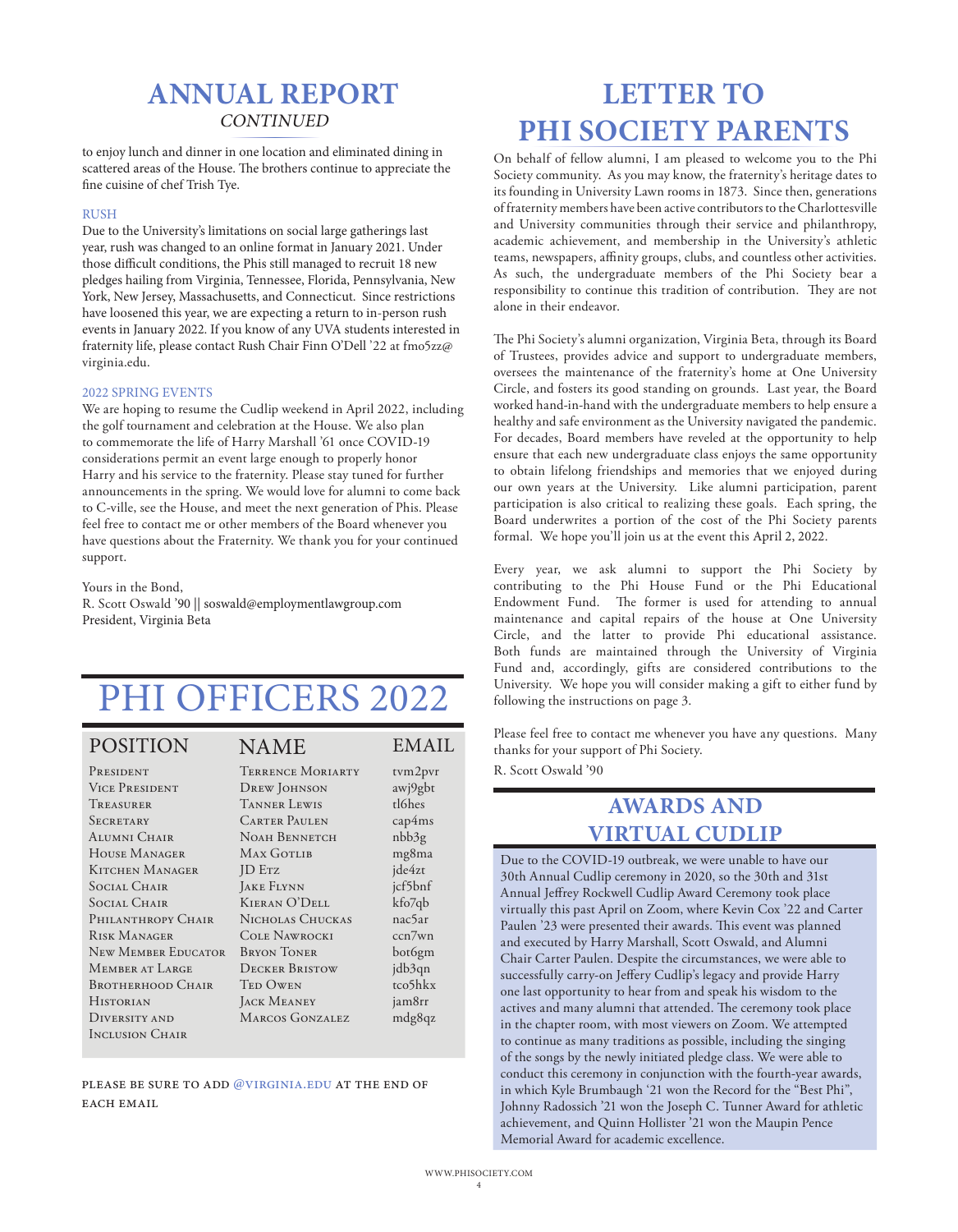#### **PATRICK GORDON '01's PHI FANTASY FOOTBALL**

Patrick Gordon **'**01 has no significant professional accomplishments of note, but is pleased to report that in his ample free time, he has found modest yet enviable success playing daily fantasy football against a collection of fellow Phis while working on his book "A Front-Row Seat to Greatness: 1998 UVA Basketball's Epic Run to a Record of 14-16." Over the course of the first six weeks of the fantasy season, Patrick has amassed a pile of winnings approaching \$500, which is close to covering the cost of his multiple subscription-only fantasy websites and magazines. At this pace, he could easily surpass \$1,000 in aggregate prize money, which, net of his investments in fantasy intelligence, could represent upwards of \$250. Not too shabby! Prior to the self-proclamation of the aforementioned winnings, the balance of the participants had not noticed his accomplishments. Having been distracted by successful careers and loving families, they were hastily submitting weekly picks once prompted by Patrick to "get their picks in." It is not yet known whether these pre-kickoff email alarms are a means of promoting circa 1998 pledge class brotherhood or accumulating a large enough group of unengaged brethren to validate the might of his winnings.

# **ALUMNI NEWS**



**GEORGE MCCABE '81, JOHN ZIMMERMANN '83, AND RON PEELE '81**

Enjoying Family Weekend at the house. *(Pictured above)*



#### **DAVE KING '83, JOHN ZIMMERMANN '83, RON PEELE '81, AND SONS**

In Hartford for UVA's second consecutive NCAA lacrosse championship. Dave King **'**83, John Zimmermann **'**83, Ron Peele **'**81 with our sons *(Pictured above)*. Josh Zimmermann is a second year Phi and Jack Peele is a middie on UVA's lax team.



#### **ANDREW GOODYEAR '87**

This past March I was inducted into the Southeast Region Pop Warner Hall of Fame *(Pictured left)*. Inductees must have a minimum of 25 years of service at multiple levels within the organization (coaching and league administration). What an amazing honor to receive after so many years of coaching youth tackle football here in South Florida.



#### **VIC AND JEAN BELL '65 WITH JOHN AND BOBBIE HERRELL '63**

In June, my wife (Jean) and I took a family vacation with our two daughters, their husbands, and four out of our five grandchildren (one granddaughter had an unavoidable conflict arise and could not go) to Lone Mountain Ranch, in Big Sky, MT. We had great weather and it was a really fun time. For several days prior to meeting up with the family at the Bozeman airport, Jean and I had visited with old friends, John & Bobbie Herrell, in their home in Sun Valley, ID *(Pictured above)*. John was my "Big Brother" at the Phi house, served as Presidentof the house in 1962-63, and was the driving force behind the purchase of #1 University Circle and move from 129 Chancellor Street. A picture of the four of us near Sun Valley is attached.

#### **TED CROCKIN '11**

In July, we welcomed our second child, Samantha Taylor Crockin, who joined big sister, Winsley Jane Crockin (2).

if you have an update you would like to feature in the phiner times; visit the website www.phisociety.com and submit an update for the next issue. thank you.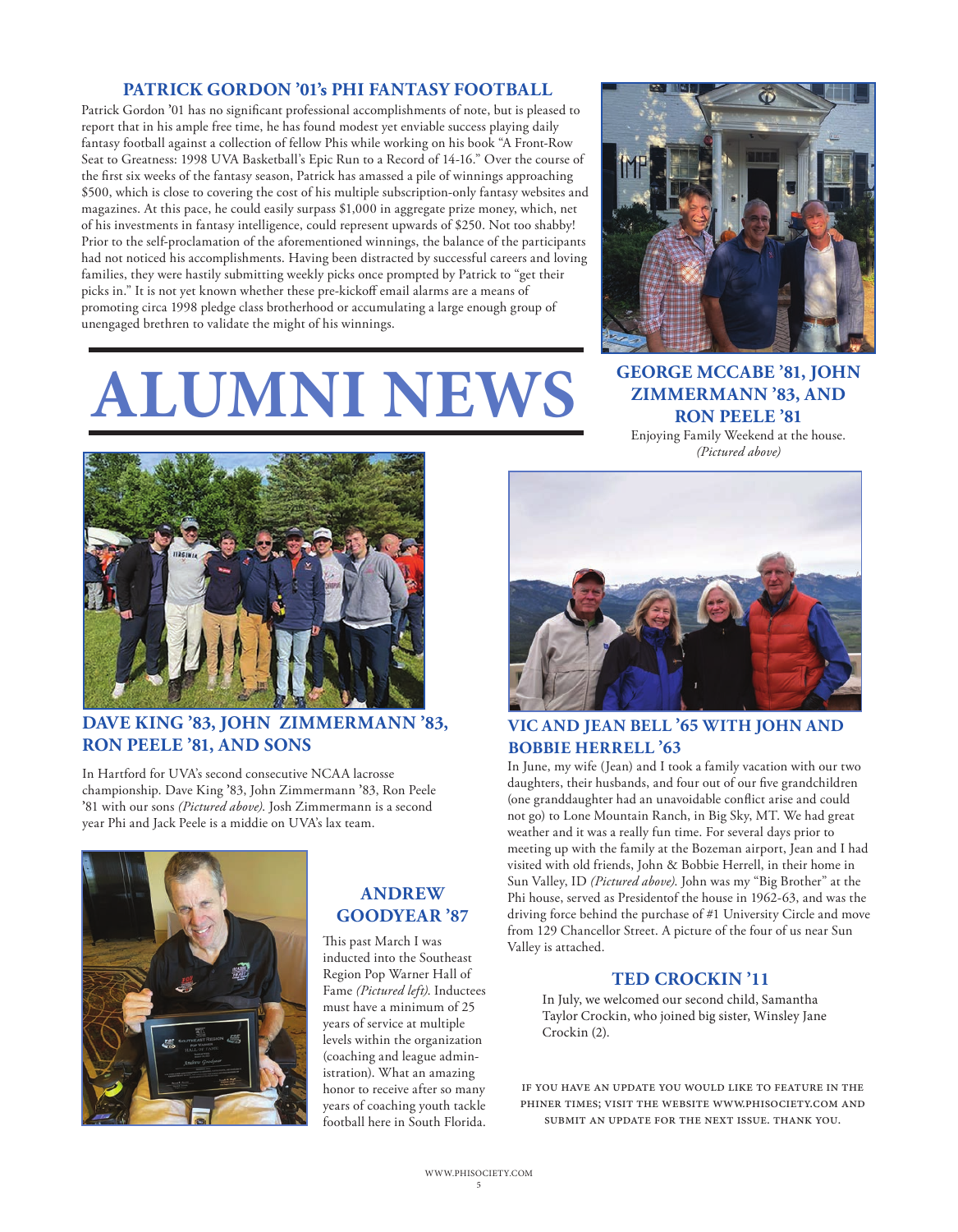## **UNDERGRADUATE PRESIDENT'S REPORT**

Greetings from Charlottesville! Spending two years in college under the weighty umbrella of COVID-19 is not something any of us could have expected or desired. That being said, we are a resourceful bunch and are mindful that UVA Phis have dealt with their share of challenges over nearly 150 years. Here is an update of how the House has navigated the pandemic and still made the most of our fraternity experience.

#### Rush and Initation

Due to University restrictions, the 2021 rush process was vastly different from previous years. Open House was entirely virtual, and later rounds of the rush process were limited to events with a maximum of six individuals in a group. This created several significant challenges during the rush process, but Phi Society was still able to form a strong pledge class of sixteen new Phis.

Due to a lifting of some COVID-19 restrictions, the 2021 pledge class was fortunate enough to have an in-person initiation in May 2021. Dave Edwards '90 performed the ceremonial initiation along with President, Kevin Cox '22. The newest sixteen Phis were informed of the sacred history and tradition of the brotherhood they had been accepted into, and a picture from their initiation can be seen on page 7.

#### Social Scene

As you might have expected, there were no social events at the House for the majority of the spring 2021 semester. To maintain a feeling of connection while staying safe during these times, the actives organized events such as dinners in small groups and virtual poker nights. Similarly, chapter meetings were held virtually throughout the spring, as the size of normal in-person meetings was not permitted under University rules.

In the fall, the Inter Fraternity Council announced that Greek organizations were allowed to host social gatherings again, without any COVID-19 restrictions. Brothers were excited to return to a typical social calendar, as several events have been held at the House this fall. Additionally, the lifting of restrictions has enhanced the fraternity experience in other ways, as in-person chapter meetings and the usual buffet-style for House meals has returned.

#### Extracurricular Activities

Phi Society brothers continue to be active in the University and Charlottesville community. Andrew Gillespie '22 is a small group leader for Intervarsity; TJ Whitman '22 is the Madison House Athletics program director for a long time children's soccer organization; Carter Light '22 is a project leader for UVA's chapter for 180 Degrees Consulting, the world's largest student volunteer consultancy; Alex Parlanti '22 is a member of College Mentors for Kids and the Pre-Dental Society; Matt Thompson '22 is serves as the Community Director for UVA's Forge, a non-profit that prepares students with the modern skills they need to make an impact in the world; E. Jack Drennan '22 is a volunteer at UVA hospital; Ryan Smith '23 is a Jefferson Literary and Debating Society probationary member, Charlottesville Debate League tutor, VISAS language consultant, and private tutor to local high school students; Tanner Lewis '23 is a volunteer at UVA hospital; Nick Chuckas '23 is a member of the Rock Climbing Club and MS Society; Lorenzo Allorto '24 is a member of the Virginia Case Club; Jack Meaney '24 is a member of the Sports Business Club; and Josh Zimmermann '24 is a member of the PKG Concert Planning Committee.

#### **Athletics**

Phis continue to excel athletically through participation in club and intramural sports. Erik Roach '22 plays for the Club Rugby team; Trent Ballard '22 is a member of the Club Frisbee A team where he serves as the social chair; Ian Toubin '22 and Max Gotlieb '22 both play for the Club Squash team; Drew Johnson '23 serves as the treasurer for the Club Hockey team; Ryland Maragh '23 and Cole Yantiss '23 are members of the Club Soccer team; Brendan Lynch '23 is a member of the Virginia Alpine Ski and Snowboard team; and Jack Meaney '24 plays for the Club Golf team.

#### Internships & Careers

The latest graduating class of Phi Society has carried on the tradition of accepting full-time positions at respected companies or continuing postgraduate education at elite universities. Kyle Brumbaugh '21 is pursuing a law degree at the University of Florida; Quinn Hollister '21 is a graduate student at Stanford University's school of engineering; Chris Warburton '21 is a medical school student at the University of Miami; Johnny Radossich '21 is an Associate Consultant at Appian; Alan Armendariz '21 is a Data Analyst at Freddie Mac; and Jack Bonham '21 is an analyst for Deloitte.

In addition to the successes of our most recently graduated brothers, a number of fourth-year Phis have already accepted full-time roles for next year. Carter Light '22 will be working with Oliver Wyman; Andy Gillespie '22 will be a tax consultant with Deloitte; TJ Whitman '22 will be working at Boston Consulting Group; Bryant Ricks '22 will be a solutions engineer for Solovis; Matt Thompson '22 will be a technical consultant at Pariveda Solutions; and Trent Ballard '22 will be pursuing a Master's Degree in Computer Science at UVA.

Active brothers also held internships this past summer, including: TJ Whitman '22 with CarMax; Kevin Cox '22 with the Department of Defense; Trent Ballard '22 at Capital One; Max Gotlieb '22 with G2 Capital Advisors; Carter Light '22 with HKA consulting; Finn O'Dell '22 at an Orthopedic Foot and Ankle Center; Jack Maschler '23 as a dental assistant at multiple offices in Northern Virginia; JD Etz '23 at Capital One; Ryan Rosenberg '24 as a sports writer and web designer for Vault Sports; and Jack Meaney '24 as a data analyst for the Charlottesville Tom Sox.

#### Parents' Formal

The Sixth Annual Parents Formal was again rescheduled to next spring. It will be hosted at the Omni Hotel on April 2, 2022. Special thanks to Ben Gushue '20, Johnny Radossich '21, and Finn O'Dell '22 for their work in organizing this event. Despite it being rescheduled multiple times, we are all looking forward to welcoming our parents back to One University Circle for this amazing event!

#### Community Service & Philanthropy

While we were unable to hold a philanthropy event in spring 2021, Philanthropy Chair Ian Toubin '22 organized a virtual raffle that raised \$1,300 for the Cystic Fibrosis Foundation. With Covid regulations being lifted for the fall 2021 semester, we were able to hold our traditional philanthropy event, Splashdown, complete with t-shirts, a waterslide, dunk tank, and snow cones. We are still selling shirts and collecting donations for the event; if you are interested in buying a shirt or supporting the foundation, please email Ian Toubin (ict5jb@virginia. edu). Brothers have also volunteered hundreds of hours of their time in support of various service organizations. These include Albemarle County Fire Rescue, Madison House, and UVA Hospital, among others.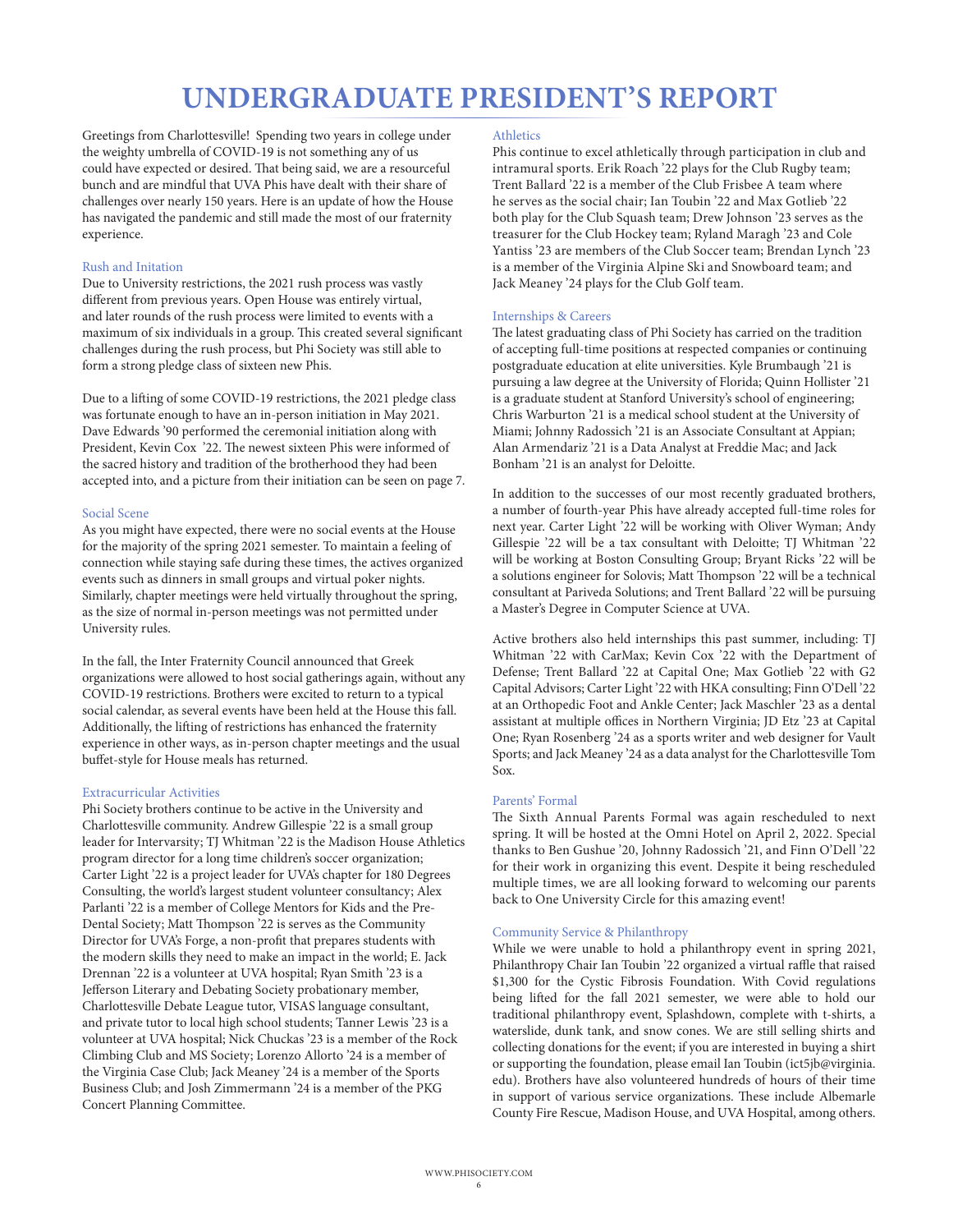## **UNDERGRADUATE PRESIDENT'S REPORT**

#### **CONTINUED**

#### House Band

At the beginning of the fall 2021 semester, a few Phis founded our own house band, Spoonfed. The band has been playing at Phi Society events, other fraternity houses, and local bars, with Will Sevy '22 on vocals & guitar, Kieran O'Dell '24 on vocals and drums, Josh Zimmermann '24 on bass, Kevin Cox '22 on guitar, and Ian Toubin '22 serving as the band's manager. Some clips and pictures of Spoonfed performing can be found on the band's Instagram page, @spoonfedofficial.

Yours In The Bond, Kevin Cox '22 President



Trent Ballard '22, JD Etz '23, Danny Engels '22, and Matt Thompson '22 in Las Vegas over fall break



The spring 2021 pledge class at their in-person initiation ceremony

# **VIRGINIA BETA INC. BOARD OF TRUSTEES & OFFICERS**

1. R. Scott Oswald '90 President 832 South Lee St. Alexandria, VA 22314 (202) 487-7676 scottoswald@employmentlawgroup.com

2. Warren Nowlin '78 Vice President 6803 Meadow Ln 6803 Chevy Chase, MD (301) 775-9876 warren.nowlin@somertons.com

3. Matt Grossman '91 Treasurer 12209 Ivyglen Ct. Richmond, VA 23233 (804) 360-8734 matt.grossman@agway.com

4. Michael Campbell '91 Secretary 4601 Windsor Ln Bethesda, MD 20814 (240) 832-3316 mgertcampbell@gmail.com

5. Ajay Malik '04 Chapter Advisor 6716 Haycock Rd. Falls Church, VA 22043 (619) 246-2744 ajaysmalik@gmail.com

6. David Billingsley '04 495 N Woods Ct. Salem, VA 24153 (757) 630-4477 billingsleyda@gmail.com

7. David Edwards '90 1409 Grove Rd. Charlottesville, VA 22901 (919) 441-7286 dadivdedwardsuva@mac.com

8. Carter Griffith '99 2827 Wyngate Drive NW Atlanta, GA 30305 (404) 593-7326 cartergriffith@gmail.com

9. Connor Jones '12 1001 L St. NW Apt 708 Washington, DC 20001 (540) 907-6280 jones.conors@gmail.com

10. Naveed Kalantar '05 219 81st St. Unit B8 Virginia Beach, VA 23451 (757) 450-9829 naveedkalantar@gmail.com

11. Christian Ricciardiello '97 10207 Tamarack Dr. Vienna, VA 22182 (239) 682-9825 c.ricciardiello@gmail.com

12. Randy Wert '73 2899 Ski Trail Ln Steamboat Springs, CO 80487 (703) 731-6714 randywdad@aol.com

*Ex Officio:* 13. Terence Moriarty '23 House President (917) 974-4956 tvm2pvr@virginia.edu

14. Tanner Lewis '23 House Treasurer (804) 887-9727 tl6hes@virginia.edu

15. Kevin Cox '22 Immediate Past President (703) 431-8703 kjc3hc@virginia.edu



Band members Josh Zimmermann '24, Kieran O'Dell '24, Kevin Cox '22, and Will Sevy '22 after a show at Crozet Pizza

**ALUMNI ADVISORY COUNCIL**



Brendan Dignan '01 (202) 258-1464 brendanodignan@gmail.com

Bill Evanow '83 (415) 717-3454 bill.evanow@gmail.com

Tom Faulders '71 (703) 969-1700 tfaulders@gmail.com

Bill Krouch '81 (630) 235-6126 billkrouch@comcast.net

Mark Pinho '07 (914) 779-4985 mark@thepinhos.com

Lawrence Ritter '63 (901) 827-4838 lbritter@bellsouth.net

Bob Wilkens '65 (912) 660-8275 wilkensrg@yahoo.com